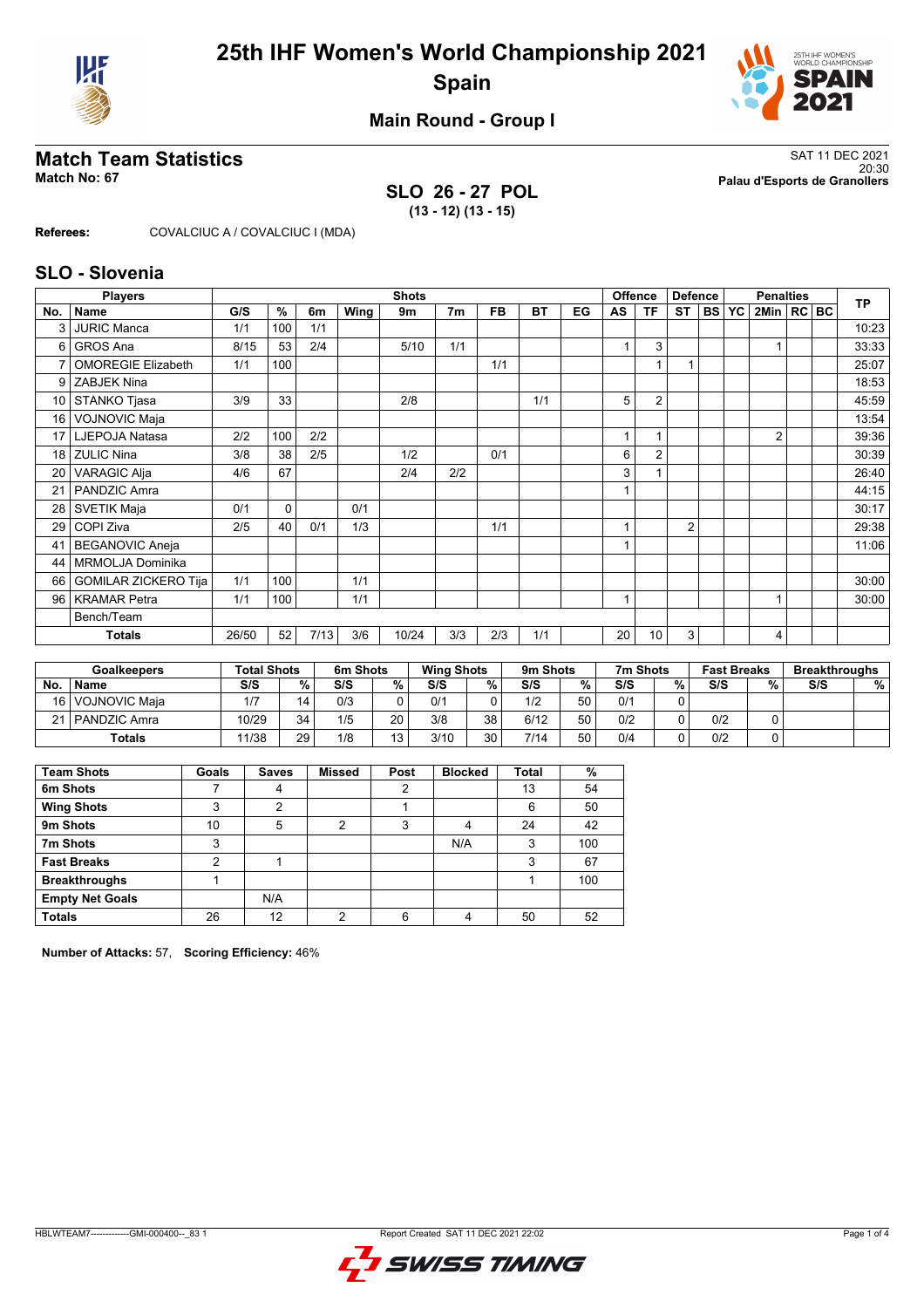

# **25th IHF Women's World Championship 2021 Spain**



**Main Round - Group I**

# **Match Team Statistics** SAT 11 DEC 2021

20:30 **Match No: 67 Palau d'Esports de Granollers SLO 26 - 27 POL (13 - 12) (13 - 15)**

**Referees:** COVALCIUC A / COVALCIUC I (MDA)

### **SLO - Slovenia**

|                          |                            |              |                            |              | <b>Shots Distribution</b> |                         |                     |                      |                |                    |              |     |
|--------------------------|----------------------------|--------------|----------------------------|--------------|---------------------------|-------------------------|---------------------|----------------------|----------------|--------------------|--------------|-----|
| Players<br>Goals / Shots |                            |              |                            |              |                           |                         |                     |                      |                |                    |              |     |
| 3 JURIC M                | 6 GROS A                   |              |                            | 7 OMOREGIE E | 9 ZABJEK N                | 10 STANKO T             |                     |                      | 16 VOJNOVIC M  |                    | 17 LJEPOJA N |     |
|                          | 1/2                        |              | $1/1$ .                    |              |                           |                         |                     | $1/1$ 0 0            |                |                    |              |     |
|                          |                            |              | $1/2$ $\blacksquare$ $1/1$ |              |                           | 1/1<br>. .              | 0/1                 | л                    |                |                    |              |     |
|                          | $1/1$ $\blacksquare$ $2/3$ | 1/1          | $2/2$ $\blacksquare$       |              |                           | $\bullet$ $\bullet$ 0/1 |                     | $1/1$ $\blacksquare$ |                | $\blacksquare$ 1/1 |              | 1/1 |
|                          | 1-Missed 1-Post            |              | 1-Blocked                  |              |                           |                         | 2-Blocked<br>2-Post |                      |                |                    |              |     |
|                          |                            |              |                            |              |                           |                         |                     |                      |                |                    |              |     |
| 18 ZULIC N               |                            | 20 VARAGIC A |                            | 21 PANDZIC A | 28 SVETIK M               | 29 COPI Z               |                     |                      | 41 BEGANOVIC A |                    | 44 MRMOLJA D |     |
| 1/2                      | $1/1$ $1/1$                |              |                            |              |                           |                         | 1/1                 |                      |                |                    |              |     |

| 19 LULIU 11     | LU VAIVAUIU A    | <b>LIINDLIVA</b> | 2001111111 | LJ UUI I L           | <b>TI DLUNIU VIU A</b> | ש השטשעוויוויוד |
|-----------------|------------------|------------------|------------|----------------------|------------------------|-----------------|
| 1/2             | 1/1<br>1/1       |                  |            | 1/1                  |                        | .               |
|                 | 1/1<br>0/2       | $2/2$ .          |            | 0/1                  | 1/1 ∎∎                 |                 |
|                 | 1/1              |                  |            | 0/1<br>$\approx 0/1$ |                        |                 |
| 1-Missed 1-Post | 1-Post 1-Blocked |                  |            | 1-Post               |                        |                 |

| 66 GOMILAR ZICKERO T 96 KRAMAR P |     |  |  |  |  |  |  |  |  |
|----------------------------------|-----|--|--|--|--|--|--|--|--|
|                                  |     |  |  |  |  |  |  |  |  |
|                                  |     |  |  |  |  |  |  |  |  |
| 1/1                              | 1/1 |  |  |  |  |  |  |  |  |

**Team** Goals / Shots



| <b>Goalkeepers</b> |
|--------------------|
| Saves / Shots      |

| 1/5 | 1/2 | 0/5 |
|-----|-----|-----|
| 4/4 | 1/1 | 2/3 |
| 1/9 |     | 1/9 |

| <b>16 VOJNOVIC M</b> |                             |                  |
|----------------------|-----------------------------|------------------|
|                      | 0/1                         | $\overline{0}/1$ |
|                      | 1/1                         |                  |
| 0/1                  |                             | 0/3              |
|                      |                             |                  |
| 21 PANDZIC A         |                             |                  |
| 1/5                  | $\overline{1}/\overline{1}$ | $\overline{0/4}$ |
| 4/4                  |                             | 2/3              |

HBLWTEAM7-------------GMI-000400--\_83 1 Report Created SAT 11 DEC 2021 22:02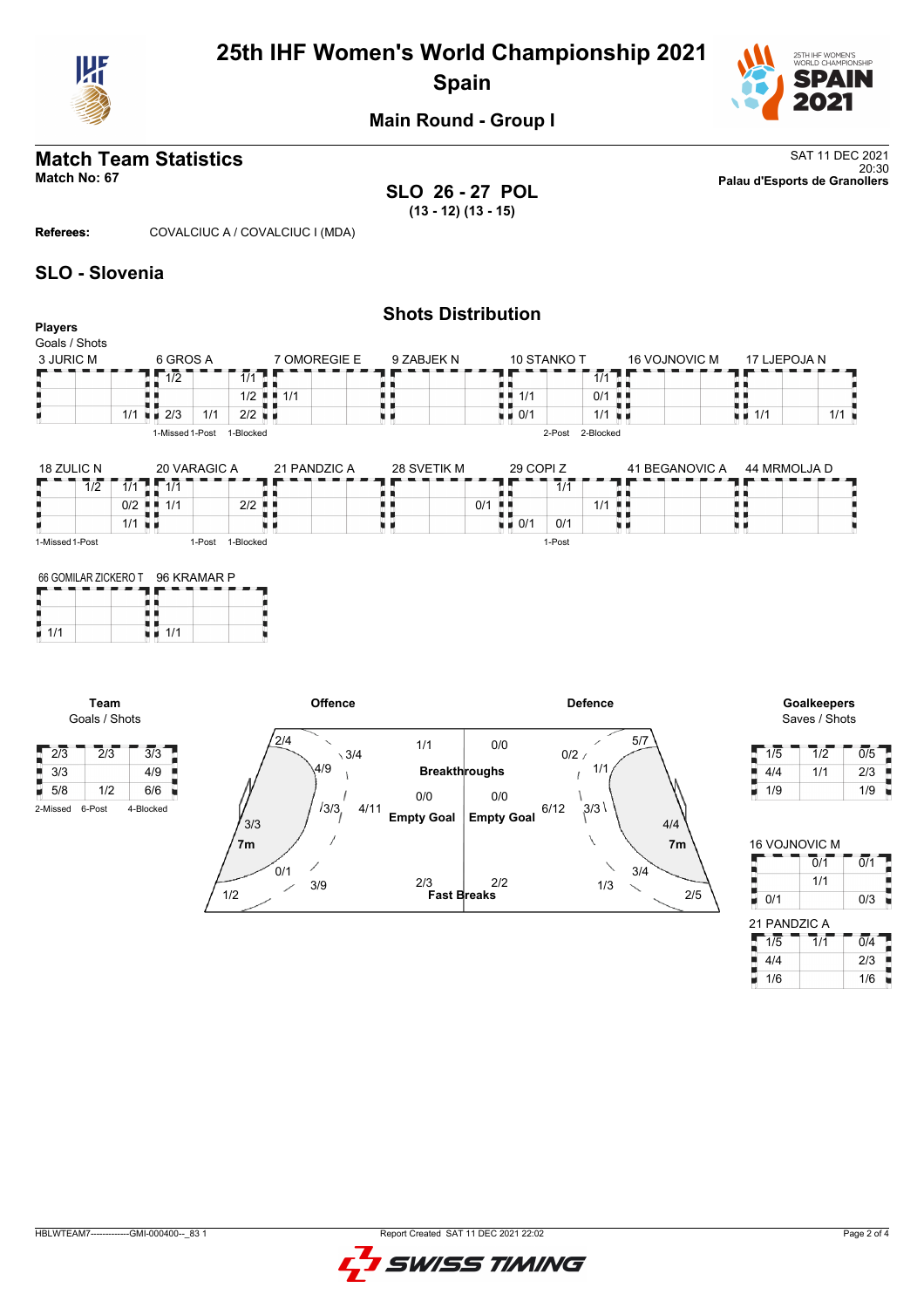



### **Main Round - Group I**

### **SLO 26 - 27 POL (13 - 12) (13 - 15)**

**Match Team Statistics** SAT 11 DEC 2021 20:30 **Match No: 67 Palau d'Esports de Granollers**

**Referees:** COVALCIUC A / COVALCIUC I (MDA)

### **POL - Poland**

|                 | <b>Players</b>           |       |          |     |      | <b>Shots</b> |                |           |           |    |                | <b>Offence</b> | <b>Defence</b> |                |              | <b>TP</b>      |  |       |
|-----------------|--------------------------|-------|----------|-----|------|--------------|----------------|-----------|-----------|----|----------------|----------------|----------------|----------------|--------------|----------------|--|-------|
| No.             | <b>Name</b>              | G/S   | %        | 6m  | Wing | 9m           | 7 <sub>m</sub> | <b>FB</b> | <b>BT</b> | EG | AS             | TF             | <b>ST</b>      |                | <b>BS YC</b> | 2Min   RC   BC |  |       |
| 2               | <b>ZIMNY Aleksandra</b>  |       |          |     |      |              |                |           |           |    |                |                |                |                |              |                |  | 4:36  |
| 3               | PLOMINSKA Oktawia        | 2/4   | 50       |     | 1/3  |              |                | 1/1       |           |    |                |                | 1              |                |              |                |  | 10:25 |
| 8               | <b>KOBYLINSKA Monika</b> | 5/9   | 56       | 3/4 |      | 2/5          |                |           |           |    | $\overline{7}$ |                |                |                |              |                |  | 55:05 |
| 9               | <b>BALSAM Magda</b>      | 0/1   | $\Omega$ |     | 0/1  |              |                |           |           |    |                |                |                |                |              |                |  | 10:19 |
| 10 <sup>1</sup> | <b>GEGA Marta</b>        |       |          |     |      |              |                |           |           |    |                |                |                |                |              |                |  | 29:52 |
| 13              | MATUSZCZYK Sylwia        | 2/2   | 100      | 2/2 |      |              |                |           |           |    |                |                |                |                |              |                |  | 36:02 |
| 16              | PLACZEK Adrianna         |       |          |     |      |              |                |           |           |    |                |                |                |                |              |                |  | 58:49 |
| 17              | <b>GORNA Adrianna</b>    | 3/4   | 75       |     | 2/3  |              | 1/1            |           |           |    |                |                |                |                |              |                |  | 48:19 |
| 21              | ZIMA Barbara             |       |          |     |      |              |                |           |           |    |                |                |                |                |              |                |  | 0:36  |
| 22              | <b>ROSIAK Aleksandra</b> | 0/4   | 0        |     |      | 0/4          |                |           |           |    | 2              | $\overline{2}$ |                |                |              |                |  | 8:34  |
| 39              | <b>NOSEK Natalia</b>     | 0/1   | $\Omega$ |     |      | 0/1          |                |           |           |    |                |                |                |                |              |                |  | 6:25  |
| 66              | SZARAWAGA Joanna         |       |          |     |      |              |                |           |           |    |                |                |                |                |              |                |  | 7:13  |
| 89              | <b>ACHRUK Kinga</b>      | 4/5   | 80       | 1/1 |      | 3/4          |                |           |           |    | 6              | 3              |                | $\overline{2}$ |              |                |  | 52:11 |
| 94              | <b>ROSZAK Romana</b>     | 5/6   | 83       |     |      | 2/3          | 3/3            |           |           |    | 6              | $\overline{2}$ |                |                |              |                |  | 41:48 |
| 96              | <b>NOCUN Dagmara</b>     | 6/7   | 86       | 1/1 | 4/5  |              |                | 1/1       |           |    |                |                |                |                |              |                |  | 49:25 |
| 99              | MALICZKIEWICZ Monika     |       |          |     |      |              |                |           |           |    |                |                |                |                |              |                |  | 0:21  |
|                 | Bench/Team               |       |          |     |      |              |                |           |           |    |                |                |                |                |              |                |  |       |
|                 | <b>Totals</b>            | 27/43 | 63       | 7/8 | 7/12 | 7/17         | 4/4            | 2/2       |           |    | 24             | 12             | 3              | 4              |              |                |  |       |

|           | <b>Goalkeepers</b>        |       | <b>Total Shots</b> |      | 6m Shots |     | <b>Wing Shots</b> |      | 9m Shots |     | 7m Shots |     | <b>Fast Breaks</b> | <b>Breakthroughs</b> |   |
|-----------|---------------------------|-------|--------------------|------|----------|-----|-------------------|------|----------|-----|----------|-----|--------------------|----------------------|---|
| <b>No</b> | <b>Name</b>               | S/S   | %                  | S/S  | %        | S/S | %                 | S/S  | %        | S/S | %        | S/S | %                  | S/S                  | % |
|           | 16   PLACZEK Adrianna     | 12/36 | 33                 | 4/11 | 36       | 2/5 | 40                | 5/15 | 33       | 0/1 |          | 1/3 | 33                 | 0/1                  |   |
|           | 21 ZIMA Barbara           | 0/1   |                    |      |          |     |                   |      |          | 0/1 |          |     |                    |                      |   |
|           | 99   MALICZKIEWICZ Monika | 0/1   |                    |      |          |     |                   |      |          | 0/1 |          |     |                    |                      |   |
|           | <b>Totals</b>             | 12/38 | 32                 | 4/11 | 36       | 2/5 | 40                | 5/15 | 33       | 0/3 |          | 1/3 | 33                 | 0/1                  |   |

| <b>Team Shots</b>      | Goals         | <b>Saves</b> | <b>Missed</b>  | Post | <b>Blocked</b> | <b>Total</b> | %   |
|------------------------|---------------|--------------|----------------|------|----------------|--------------|-----|
| 6m Shots               |               |              |                |      |                | 8            | 88  |
| <b>Wing Shots</b>      |               | 3            |                | າ    |                | 12           | 58  |
| 9m Shots               |               |              | $\overline{2}$ |      |                | 17           | 41  |
| 7m Shots               | 4             |              |                |      | N/A            | 4            | 100 |
| <b>Fast Breaks</b>     | $\mathcal{P}$ |              |                |      |                | 2            | 100 |
| <b>Breakthroughs</b>   |               |              |                |      |                |              |     |
| <b>Empty Net Goals</b> |               | N/A          |                |      |                |              |     |
| <b>Totals</b>          | 27            | 11           | າ              | 3    |                | 43           | 63  |

**Number of Attacks:** 55, **Scoring Efficiency:** 49%